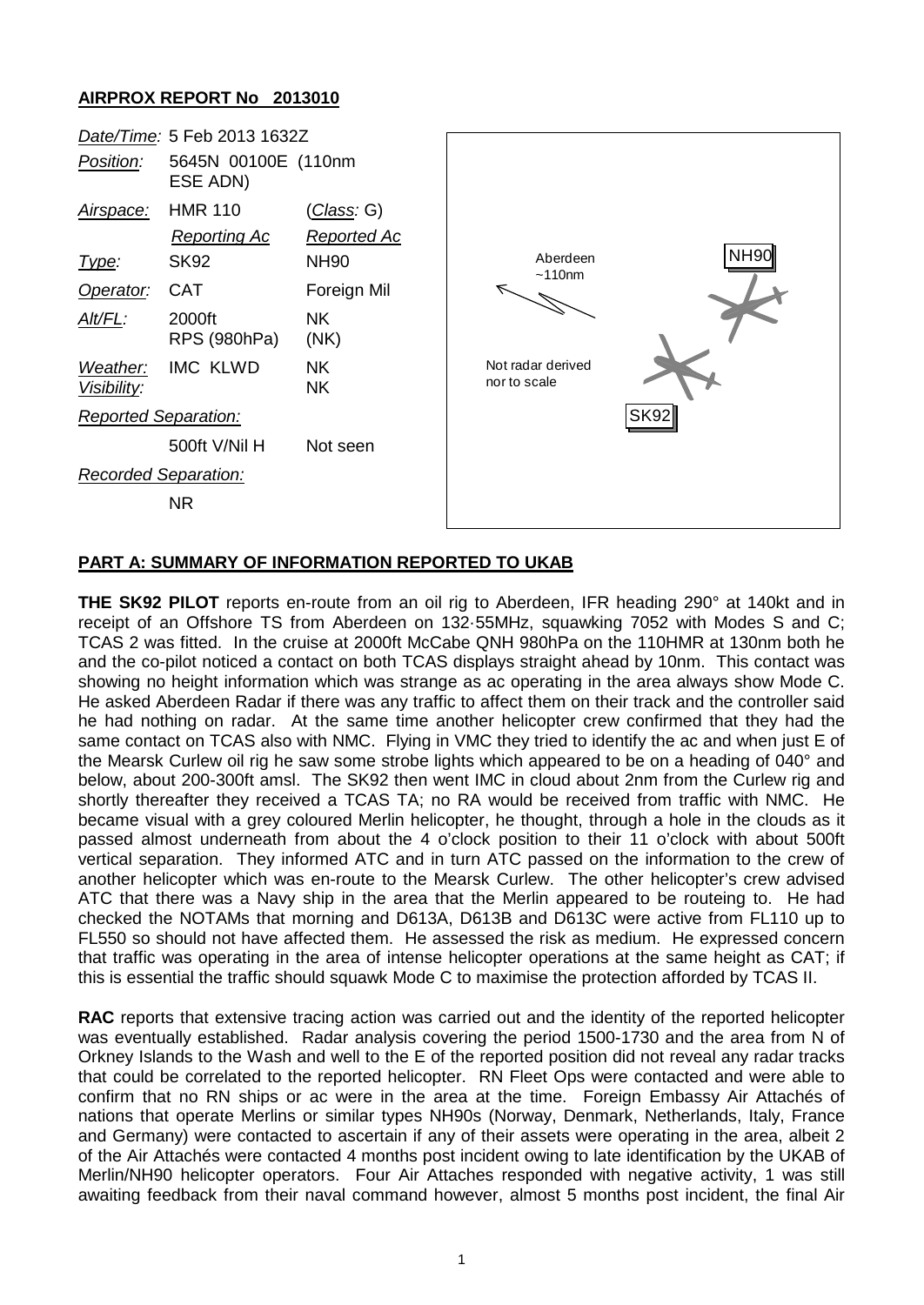Attaché confirmed that their Navy had an NH90 helicopter operating from a frigate in the area. The NH90 crew reported not being aware of any other helicopter activity in the area so were unaware of the Airprox.

UKAB Note (1): Sunset was 1633Z.

**ATSI** reports that the Airprox was reported by the pilot of a Sikorsky SK92 at 2000ft on the 110 HMR at approximately 110nm from Aberdeen in Class G airspace when it came into proximity with a helicopter, believed to be a Merlin, possibly operating from a Navy ship.

The SK92 was operating IFR from the Trans Ocean Galaxy II oil rig to Aberdeen and was in receipt of an Offshore TS from Aberdeen Offshore (REBROS sector) on frequency 126·7MHz, using Wide Area Multilateration (WAM) surveillance.

CAA ATSI had access to the written report from the pilot of the SK92, the written report from the duty watch manager, Aberdeen radar recordings and RT recordings of the REBROS sector frequency.

The Aberdeen METARs are provided for 1620 and 1650:

EGPD 051620Z 31013KT 9999 SCT017 SCT030 05/03 Q0983 NOSIG= and EGPD 051650Z 31013KT 8000 -SHRA FEW020 BKN028 05/03 Q0983 TEMPO 4000 SHRA=

The pilot of the SK92 had previously contacted the REBROS sector when lifting from the Trans Ocean Galaxy II rig and was given climb to altitude 2000ft; an Offshore TS, using SSR only, was agreed with the REBROS sector controller.

At 1628:35 the pilot of the SK92 contacted the REBROS controller to advise that their TCAS, "…*showed a contact on the nose about er ten miles on the nose with no height information*". The controller advised that the only contact, another helicopter (HELI2), was slightly R of the SK92's 12 o'clock at about 15nm opposite direction 2000ft above. The pilot of the SK92 advised the controller that they were aware of that traffic but that they had another contact on the nose with no height information about 5nm away moving, "…*quite quick*". No other contacts could be seen on the WAM display.

The pilot of the SK92 speculated that there was a ship in the area. The controller advised that the Curlew oil rig was about 6nm ahead of the SK92 and the pilot agreed that it appeared to be coming from there.

The pilot of the HELI2 stated that they were showing the same contact with no height information and that it was to their SSE by approximately 8nm. The REBROS controller stated, "…*that'll be the Curlew*".

At 1631:47 the SK92 reported to the REBROS controller that they were visual with the contact which was fast moving approximately 1nm to the N of the Curlew with strobes on which looked like a helicopter.

[UKAB Note (1): The REBROS controller then transmitted, *"…certainly not aware of anything out there sir we'll have a look on the other radar…"*. At 1632:10 the SK92 pilot replied, *"Okay well it it's coming up as er traffic on our TCAS now anyway"* to which the REBROS controller answered, *"Definitely nothing showing to me"*.

There was no indication on the WAM display of any traffic in the described area.

At 1633:19 the pilot of the SK92 reported, *"…there's a Merlin operating er one mile er North of the er Curlew believe he's about er two to three hundred feet at the moment"*. The REBROS controller acknowledged the information stating that Aberdeen had not been notified of anyone operating in that area and passed the information to other traffic in the vicinity.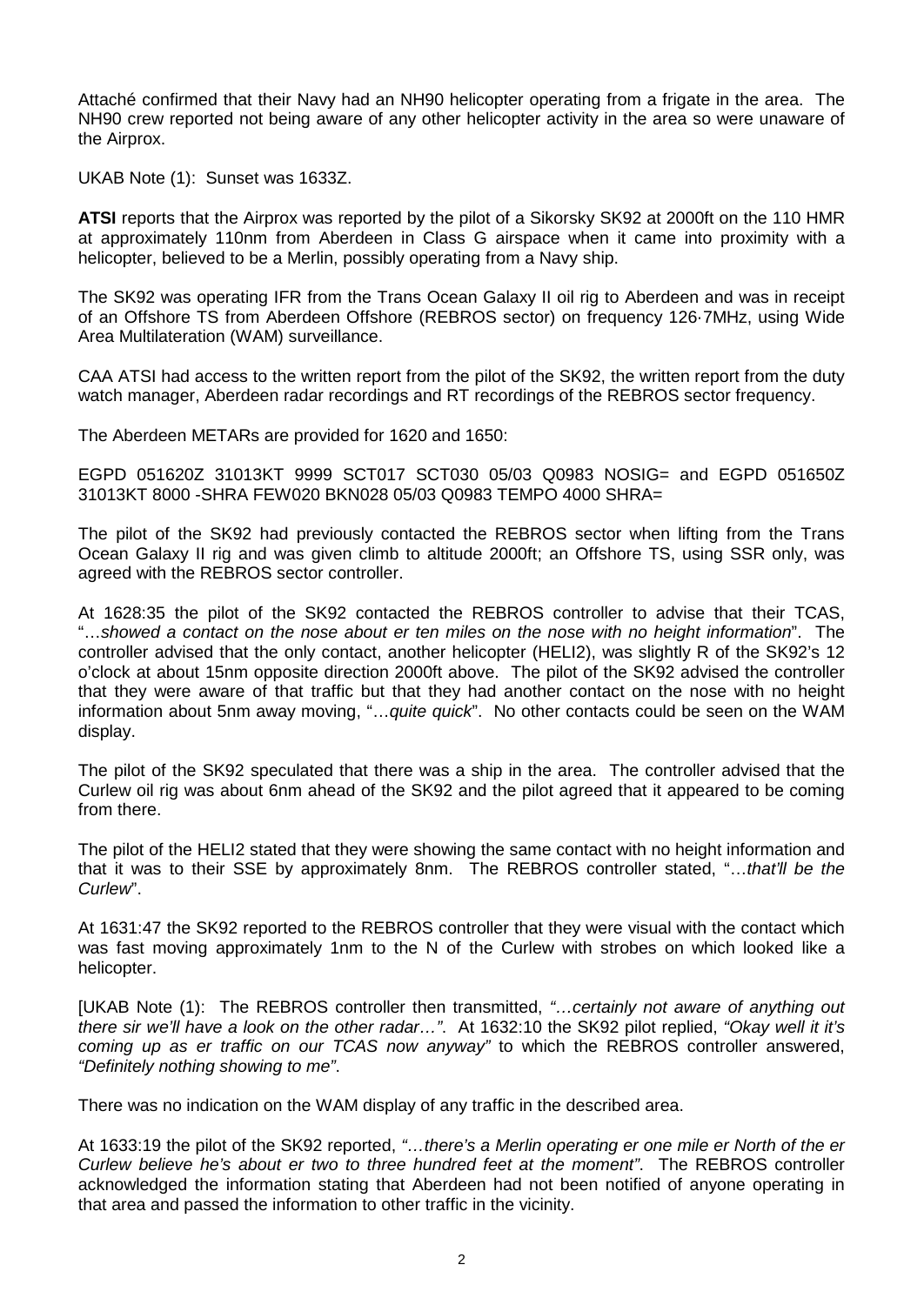At 1639:15 the REBROS controller asked the pilot of the SK92 if they had received a TCAS alert on the unknown traffic. The pilot replied that they had received a traffic alert with nothing showing height wise. The REBROS controller stated that the traffic must have been too low for the WAMS system to pick up and the pilot of the SK92 confirmed that the traffic was operating at approximately 3-400ft above the water, 2-3nm from the Curlew.

The HELI2 crew also reported having the unknown ac (suspected Merlin) displayed as proximate traffic with no height information.

At 1647:40 another helicopter (HELI3) that was inbound to the Curlew subsequently advised the REBROS controller that there appeared to be a Navy ship operating a couple of miles SW of the Curlew and that there also appeared to be a Merlin sitting off the stern of the boat. It was unclear if this was the same helicopter seen by the SK92.

At 1650:40 the SK92 flight was transferred to Aberdeen Radar on frequency 134·1MHz.

The written report from the pilot of the SK92 stated that the unknown ac (suspected Merlin) had passed approximately 500ft below the SK92. The pilot suggested that, as the area is an area of intense helicopter operation, it would be useful if other ac operating in the area squawked Mode C to assist Aberdeen in being aware of the traffic and for TCAS to be able to provide appropriate warnings.

At no point during the incident was there any indication on the WAMS display of the presence of the unknown ac (suspected Merlin) so the REBROS controller was unable to provide assistance in the form of TI to the pilot of the SK92. Based on information provided by the pilots the REBROS controller passed on the limited details available to other ac operating in the area.

The written report from the pilot of the SK92 reported that the unknown traffic passed 500ft below when the SK92 was at 2000ft. This is inconsistent with the report on the RT that the unknown traffic was 3-400ft above the water. Aberdeen ATSU reports that the low-level WAMS coverage in that area is good down to 1000ft, often lower. If the unknown traffic was at 1500ft it is likely that even without Mode C, the WAMS would have picked up the Mode A indication that triggered the TCAS alerts. This would indicate that the pilot's initial estimate that the unknown ac was at 3-400ft above sea level was more accurate.

The pilot of an SK92 helicopter reported an Airprox when it came into proximity with an unknown ac, believed to be a Merlin helicopter operating from a Navy ship in Class G airspace. As there was no indication on radar of the presence of the ac, the REBROS sector controller was unable to provide assistance in the form of TI.

## **PART B: SUMMARY OF THE BOARD'S DISCUSSIONS**

Information available included reports from the pilots of the SK92, transcripts of the relevant RT frequencies, reports from the air traffic controllers involved and reports from the appropriate ATC and operating authorities.

Without any other corroborating information Members could only assess this incident on the limited description provided by the SK92 crew and the ATC investigation report. Members fully understood the crew's concern when, after sighting the NH90 crossing well ahead low-level, they had then entered IMC before the NH90 was seen on TCAS to approach them from their rear R quarter. Members thought that the SK92 crew did have the option of trying to maintain VMC, either by turning or manoeuvring in the vertical plane after seeking approval from Aberdeen Radar; however, it was probably not apparent that the NH90 was going to turn back towards them after it had crossed ahead. As the NH90 was not displaying Mode C, the SK92 crew had no idea as to the NH90's relative level from TCAS and the RA resolution function was inhibited. It appeared the SK92 crew